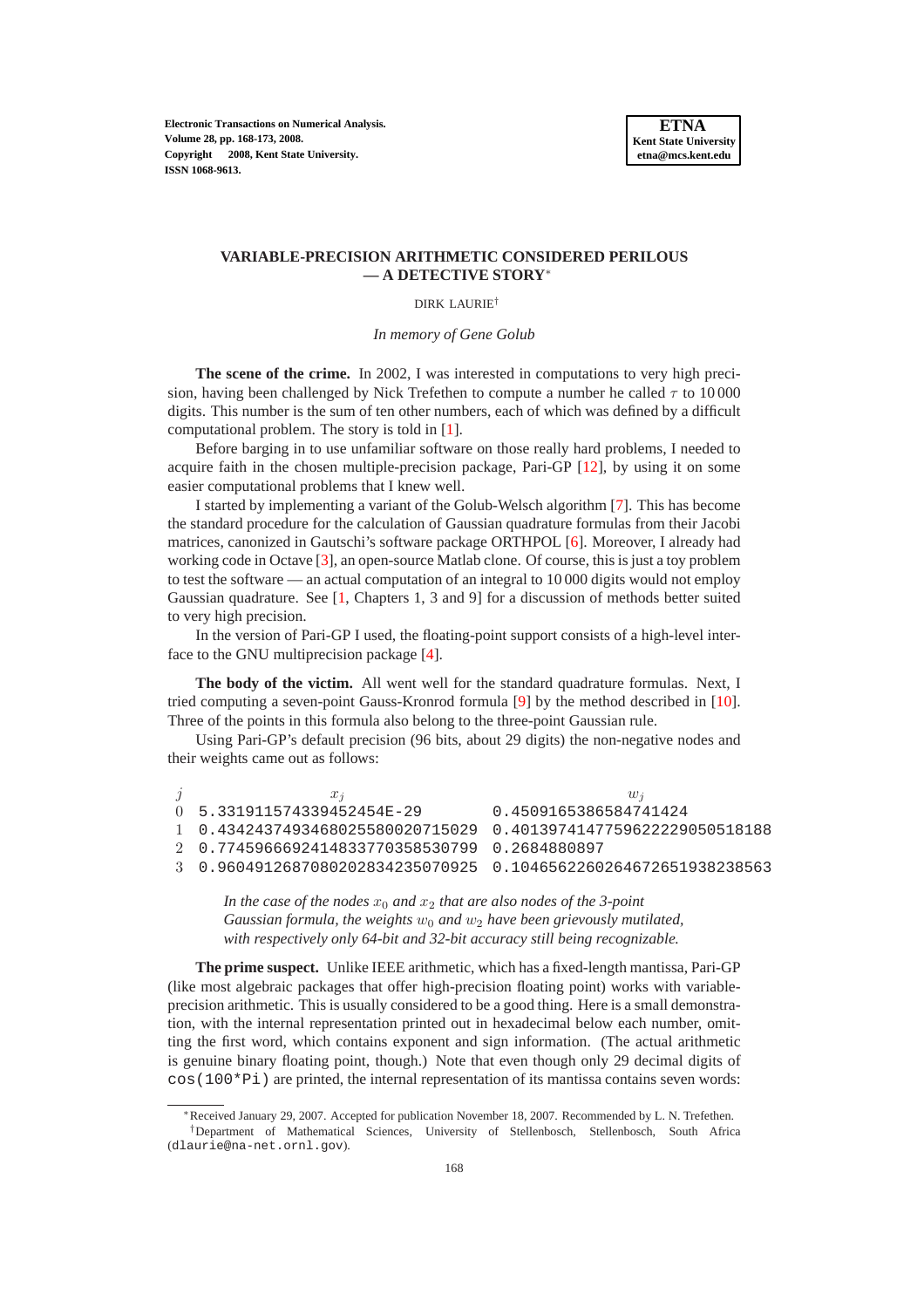the precision has automatically been increased. Note, too, that  $\cos(100*P_i)$  is not a perfectly accurate value of  $cos(100\pi)$ , since  $100*Pi$  is only a three-word representation of  $100\pi$ 

```
100*Pi
  314.1592653589793238462643383
  9d1462ce aa19d7b9 39bafcfd
cos(100*Pi)
  1.000000000000000000000000000
  ffffffff ffffffff ffffffff ffffffff
  ffffffff fffe0000 00000000
1-cos(100*Pi)
  2.088097429759527848 E-53
  80000000 00000000
1.-cos(100*Pi)
  2.524354897 E-29
  80000000
```
The interesting part is what happens in the two subtractions. The integer 1 is taken to have the same precision as  $\cos(100*P_i)$ , and the first five words of the difference is now zero. By the principles of variable-precision arithmetic, only a two-word mantissa remains. When subtracted from 1., which is assumed to have the default three-word precision, only a one-word mantissa (the shortest possible) is retained. These shortened mantissas show up in the decimal printout too.

*The investigating officer immediately suspected that exactly this culprit was at work in mutilating the weights*  $w_0$  *and*  $w_2$ *.* 

**A plea of "not guilty".** As can be seen clearly from the above demonstration, because of cancellation, fewer significant bits remain after the subtraction. Shortening the mantissa is justified by the fact that there is no information available about the bits that would have followed. In fixed-precision arithmetic, and in some other implementations of variable precision, zeros would have been appended to make the mantissa length the same as that of the operands. There is no reason to suppose that the lost bits should have been all zeros. When later multiplications in fixed-precison arithmetic create extra nonzero bits, those bits are spurious.

*Thus, this implementation of variable-precision arithmetic is a responsible, public-spirited citizen who by shortening the mantissa warns you about the precision loss.*

**Cross-examination by the prosecution.** If the argument of the previous section is valid, then the numbers calculated by IEEE fixed-precision 53-bit floating point should be inaccurate, because the same cancellation would occur. These are:

> j  $x_j$   $w_j$  0.000000000000000 0.450916538658474 0.434243749346803 0.401397414775962 0.774596669241483 0.268488089868334 0.960491268708020 0.104656226026468

In particular, we know from the variable-precision computation that an intermediate result in the computation of  $w_2$  contained no more than 32 significant bits.

However,  $w_2$  happens to be an exact rational number,

$$
w_2 = \frac{12500}{46557} \doteq 0.2684880898683334407285692807,
$$
  
169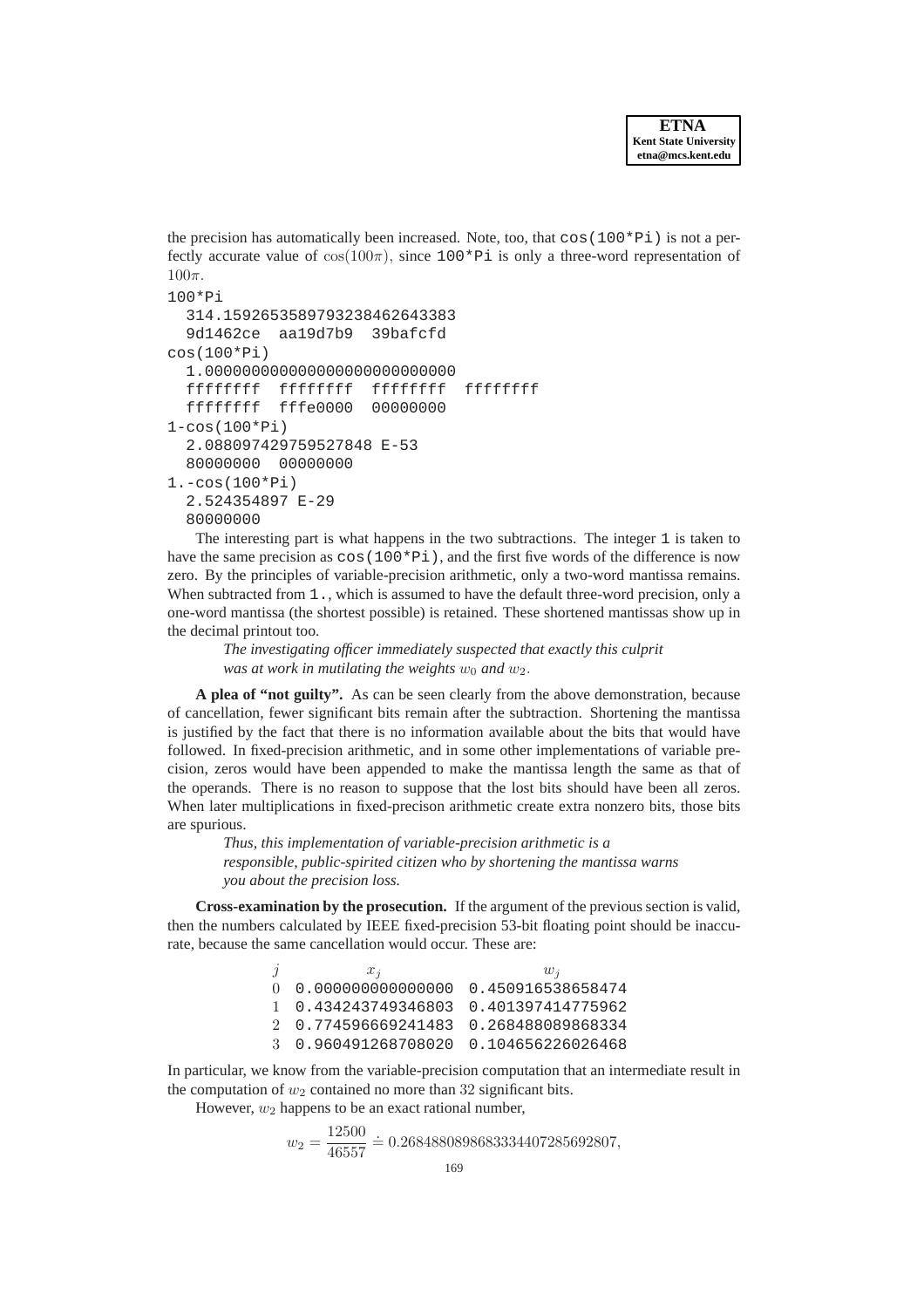showing that all fifteen decimal digits shown of the 53-bit result are in fact correct.

*The prosecution submits that variable precision, whether maliciously or by neglect, needlessly squandered valuable correct digits.*

## **An accomplice.**

Name: Rational implicitly shifted QL algorithm Known aliases: TQL, PWK, GG.

An *n*-point Gaussian quadrature rule is intimately related to an  $n \times n$  symmetric triangular matrix  $T$ , known as the Jacobi matrix of the Gaussian rule in question. Here  $T$  has diagonal elements  $a_k$ ,  $k = 1, 2, ..., n$ , and subdiagonal elements  $\sqrt{b_k}$ ,  $k = 1, 2, ..., n - 1$ .

A Kronrod rule also has a Jacobi matrix, in which the numbers  $a_k$  and  $b_k$  are rational numbers that can be found by the process described in [\[10\]](#page-5-7).

The Golub-Welsch algorithm essentially consists of applying the implicitly shifted QR algorithm [\[13\]](#page-5-8) to T. The standard implementation of this algorithm involves at each step the transformation of  $T$  by an orthogonal matrix of the form

$$
Q_1 = G_{1,2}G_{2,3}\cdots G_{n-1,n},
$$

where  $G_{i,i-1}$  is a rotation matrix in the  $(i, i - 1)$  plane. The great contribution of Golub and Welsch was to observe that if these rotations are simultaneously applied to the first row of the identity matrix, thus obtaining the first row of the normalized eigenvector matrix of  $T$ , then this row equals

$$
[\pm c\sqrt{w_1}, \pm c\sqrt{w_2}, \dots, \pm c\sqrt{w_n}],
$$

where  $c$  is a constant.

In the QR-based weight computation, one forms  $\mathbf{e}_1^T Q_1$ , where  $\mathbf{e}_1^T = [1, 0, \dots, 0]$ . Thus the rotations are applied to  $e_1^T$  from its left to its right, creating nonzeros as far as it goes. If the QL algorithm is used instead, the transformation matrix has the form

$$
Q_2 = G_{n,n-1}G_{n-1,n-2}\cdots G_{2,1}
$$

(not the same rotation matrices  $G_{i,i-1}$ ). In forming  $e_1^{\mathsf{T}} Q_2$ , the rotations are applied from the right of  $e_1^{\mathsf{T}}$  to its left. Only  $G_{2,1}$  has any effect on the row; the other rotations operate on zeros. Thus  $e_1^\mathsf{T} Q_2 = e_1^\mathsf{T} G_{2,1}$ . As noted in [\[11\]](#page-5-9), if an eigenvalue  $x_j$  is used as shift, the first element will then be  $c\sqrt{w_j} = \cos\theta_1$ , with the same c as before, and  $\cos\theta_k$  the  $(1, 1)$  element of  $G_{k+1,k}$ .

This observation allows a square-root-free version [\[11\]](#page-5-9) of the Golub-Welsch algorithm. We start from a square-root-free version TQL of the tridiagonal QL algorithm, such as those by Pal, Walker and Kahan (PWK) [\[13,](#page-5-8) p.169] or by Gates and Gragg (GG) [\[5\]](#page-5-10). These algorithms recursively generate

$$
C_k = \cos^2 \theta_k
$$
,  $S_k = \sin^2 \theta_k$ ,  $k = n - 1, n - 2, ..., 1$ ,

using rational operations only. The suggested procedure is:

- First find all the nodes by TQL using the usual shoft strategies [\[13,](#page-5-8) §8-14].
- For each node  $x_j$  in turn, apply TQL with shift  $x_j$ , then  $C_1 = c^2 w_j$ . *Can it be the case that this version of the TQL algorithm conspires with variable precision to yield an unreliable result?*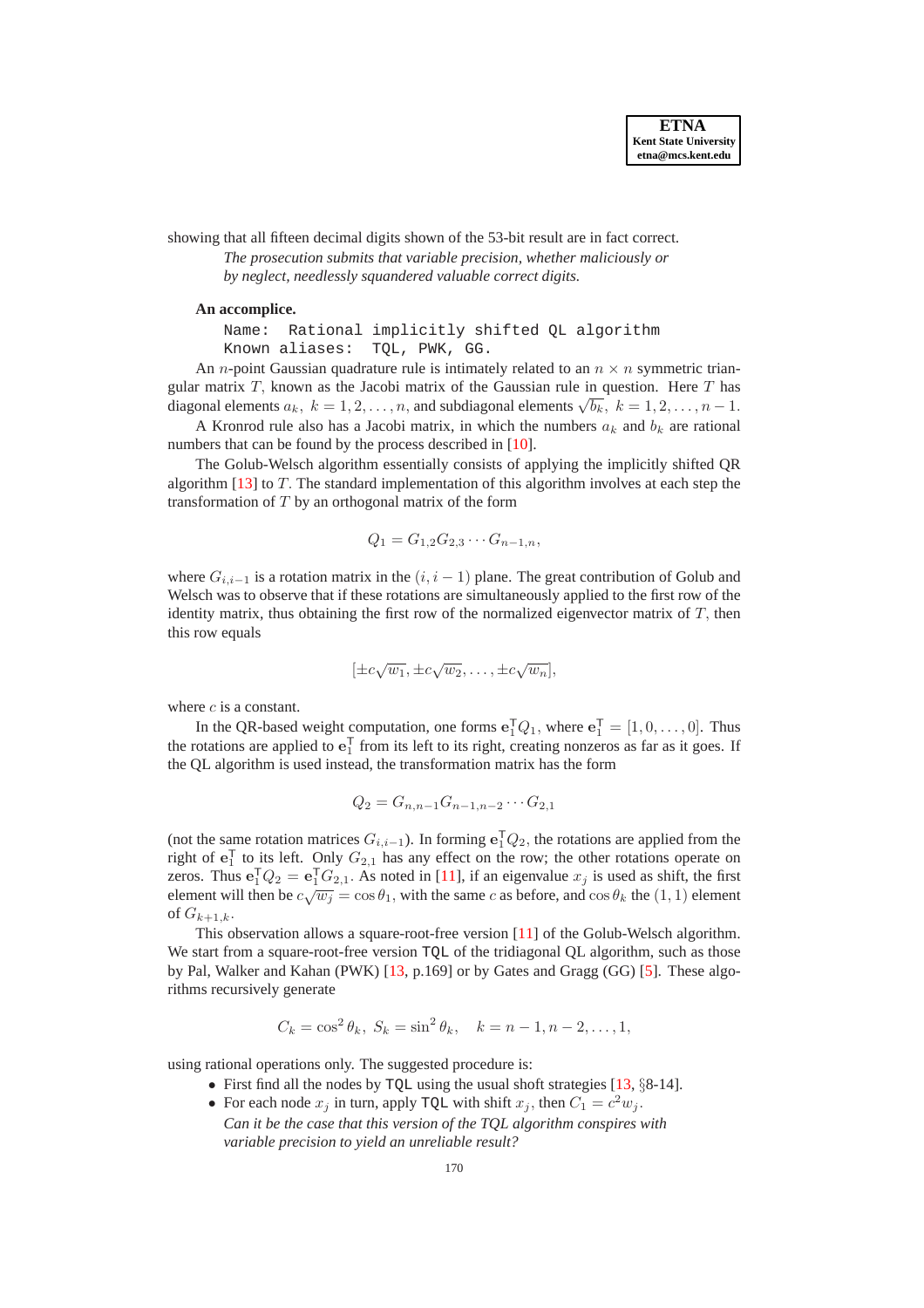**Character evidence in favour of the accomplice.** In the inner loop of the PWK algorithm, the following statement appears:

if C=0 then P=oldC\*BB else P=gammaˆ2/C

The GG algorithm also contains the same statement.

Parlett goes on to say [\[13,](#page-5-8) p.168–9] that this formula, testing as it does whether a floatingpoint number is exactly 0, "appears to invite disaster" but "this is not the case".

*The PWK algorithm . . . avoids tolerances without sacrificing either stability or elegance.*

Beresford N. Parlett, *The Symmetric Eigenvalue Problem*, [\[13,](#page-5-8) p.164]

**Forensic evidence.** When x is a Gaussian node in a  $(2m + 1)$ -point Kronrod formula, then it is shown in [\[10\]](#page-5-7) that x is an eigenvalue of the trailing  $m \times m$  submatrix of the Jacobi matrix  $T_{2m+1}$  of the Kronrod rule. In that case, the TQL algorithm with shift x inevitably transforms  $T_{2m+1}$  to a tridiagonal matrix with a zero element near the middle of the codiagonal.

Maybe this is a good place to note that another of Gene Golub's contributions to this area, as part of the formidable team responsible for [\[2\]](#page-5-11), is the invention of a method that implicitly makes use of the existence of  $T_{2m+1}$  without ever actually forming it. That method, based on arrowhead divide-and-conquer, is reported in [\[2\]](#page-5-11) to be in many cases more accurate than the method in [\[10\]](#page-5-7); it may well be less sensitive to the vagaries of variable precision.

The zero element in the transformed  $T_{2m+1}$  shows up as a value  $\gamma_k$  which should be zero, but because of roundoff usually is instead a very small number. Moreover,  $\gamma_k$  is produced by subtraction and has very few significant bits: in variable precision,  $\gamma_k$  is truncated to single precision.

Since  $\gamma_k$  is not exactly zero, the branch  $P = \gamma_k^2 / C_{k+1}$  is taken in the TQL algorithm, so that all further quantities depend on  $\gamma_k$  and thus have single precision only. The divisor  $C_k$ can be shown to contain the factor  $\gamma_k^2$ , and appears to be a very, very small number indeed.

However,  $\gamma_{k-1}$  has the form  $aC_k + b\gamma_k$ , and thus contains the factor  $\gamma_k$ . In the expression  $\gamma_{k-1}^2/C_k$ , the numerator and denominator both contain the factor  $\gamma_k^2$ . When computed in floating-point arithmetic, they are both formed by multiplications involving the same imprecise value of  $\gamma_k$ , which therefore cancels when the quotient is formed.

*This is the reason why the PWK algorithm does not, in fact, invite disaster.*

**Saving the life of the victim.** When a small  $\gamma_k$  arises, it should be promoted to full precision. Even though the extra zero bits are spurious, this does not matter because  $\gamma_k$ cancels out when  $\gamma_{k-1}^2/C_k$  is formed. The promotion causes later calculations to be done to full precision.

The TQL algorithm, modified in this way, gives in 96-bit variable-precision arithmetic a value  $\tilde{w}_2$  such that

 $12500/46557 - \tilde{w}_2 \doteq -3.997586568E - 29.$ 

**The verdict.** When the numerator and denominator are both small, they contain the same inaccurate small factor, which cancels to leave an accurate quotient. This fact is established only by careful analysis, and variable-precision floating point cannot be blamed for being ignorant of it.

*Accordingly, the defendant is found Not Guilty. However, this Court is of the opinion that variable-precision floating point is perilous, and its use should be restricted to qualified professionals.*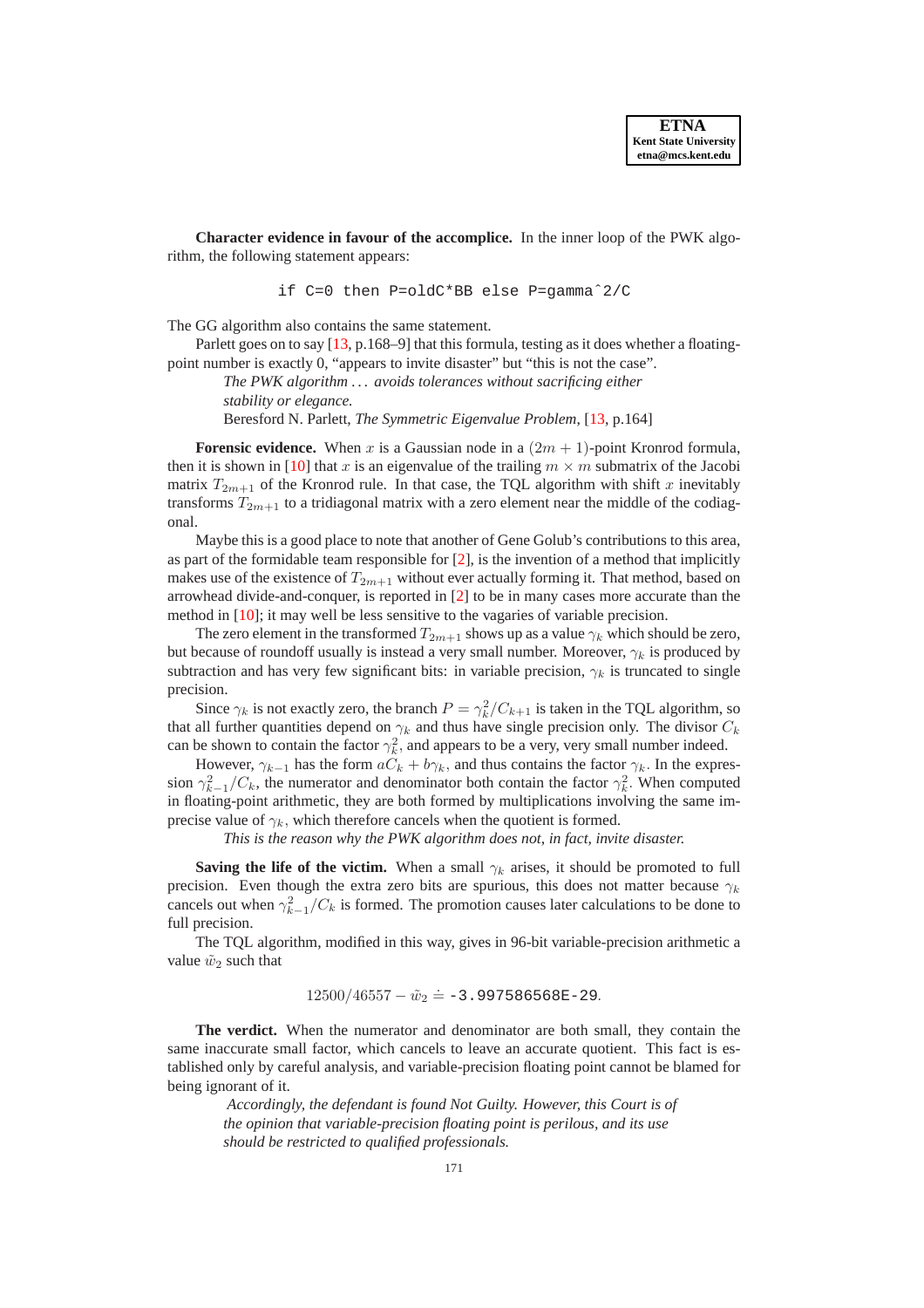**Appeal to the High Court.** When the same algorithm is programmed in Maple, a Maple 7 run gives the results to full working precision. It is tempting to point the finger at Pari/GP as the profligate squanderer of useful digits, whereas Maple conserves them frugally. That would be totally misleading, as shown by another example, adapted from one given by Henrici [\[8,](#page-5-12) §1.4].

We calculate

$$
f(x) = 10^{10} x \left( \sum_{k=0}^{100} \frac{x^{2k}}{(2k)!} - \sum_{k=0}^{100} \frac{x^{2k+1}}{(2k+1)!} \right)
$$

when  $x = 25.13274122871834590770114707$  exactly. (That is  $8\pi$  rounded to 28 significant digits.)

First Maple 7.

> Digits:=28;

Digits  $:= 28$ 

```
> x:=25132741228718345907701147066/1000000000000000000000000000.;
                      x := 25.13274122871834590770114707
```

```
> fx:=1e10*x*(sum('(-x)^{(2*k)}/2*k)!', 'k'=0..100)+\sum('(-x)^(2*k+1)/(2*k+1)!','k'=0..100));
```

```
fx := 3.056528377627073124903438081
```
Twenty-eight digits bid and made — impressive.

```
Next Pari-GP.
? \p28
   realprecision = 28 significant digits
? x=25132741228718345907701147066/1000000000000000000000000000.
%64 = 25.13274122871834590770114707
? fx = 1e10*x*(sum(k=0,100, (-x)^{(-x)})'(2*k)/(2*k)!)+\sum(k=0,100, (-x)^(2*k+1)/(2*k+1)!))
$65 = 3.056532957
```
A meagre ten digits only.

But are those Maple digits really correct? The two sums add up to a partial sum of the alternating series for  $e^{-x}$ , with the first neglected term being  $x^{202}/202! < 2.3 10^{-97}$ . Thus we know that

$$
f(x) = 10^{10} x e^{-x} \approx 3.0565325771596754517992069,
$$

a figure on which both packages agree. Thus only the first five of the Maple digits, and the first seven of the Pari-GP digits, are in fact correct.

Before we start applauding Pari-GP for its well-founded caution, let us calculate  $f(x)$  as a single sum instead of the difference of two sums.

?  $fx = 1e10*x*(sum(k=0,201, (-x)^(k)/(k))$ %70 = 3.0565325897403036531889966825

Now Pari-GP has also been unable to detect the precision loss. For this insidious cause of inaccuracy, Henrici coined the term 'smearing'.

The point is not that Pari-GP is good and Maple bad or vice versa. The point is that in any variable-precision package, a decision is made on how to treat numbers given as data, or arising in intermediate results, which are represented in floating-point format to a precision lower than working precision. Do we promote them to full membership of the high-precision